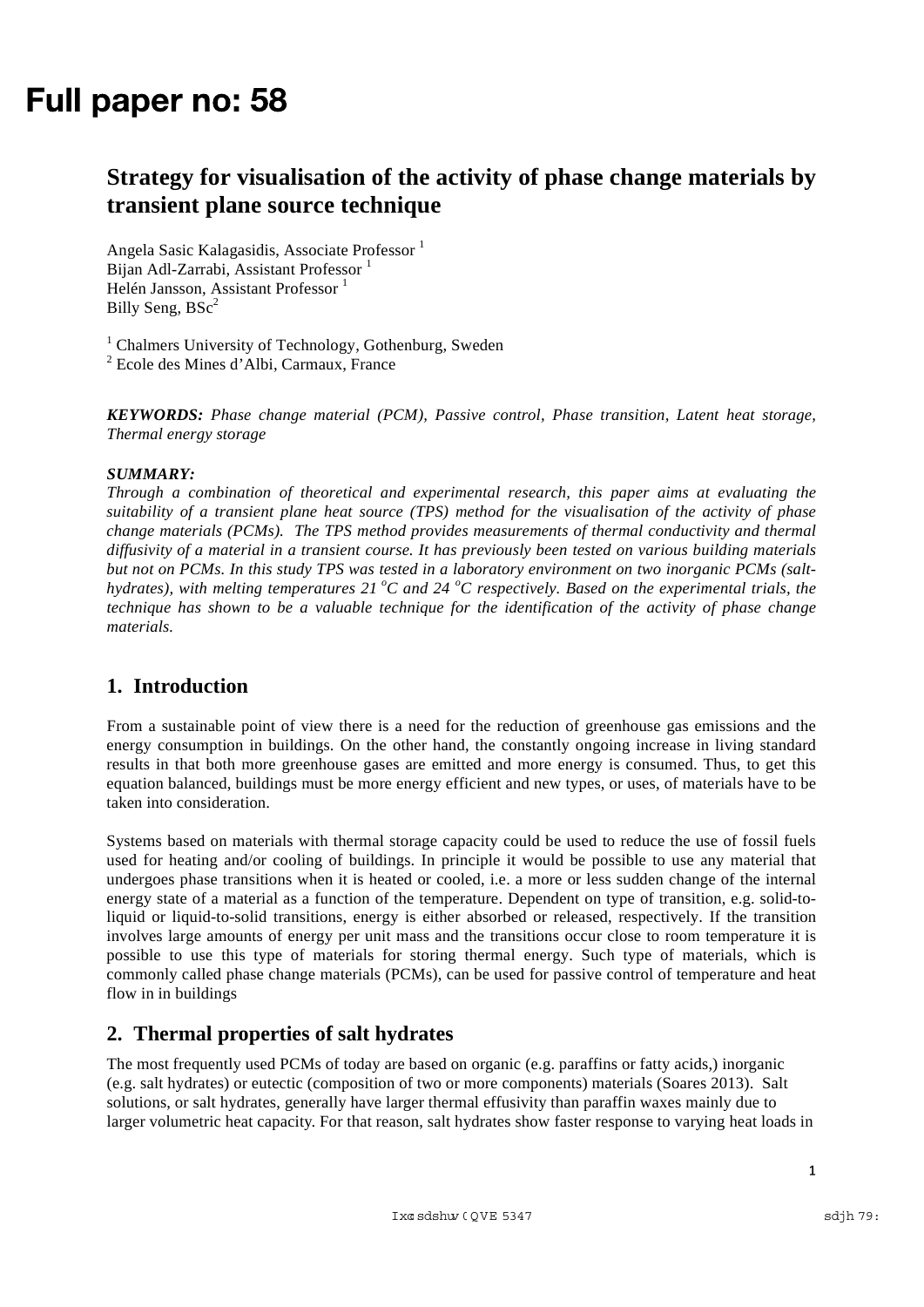the environment and larger storage capacity per unit volume, which are preferable features for achieving efficient heat storage and release from building envelopes. Leakage from pouches, incongruent melting, large sub-cooling and corrosivity are still unresolved problems (Kosny et al. 2007, Hittle 2002), and the reasons why this type of PCM is used mainly in HVAC applications, (Hed 2009).

Even if this work is focused solely on salt hydrates, many thermal characteristics that are discussed hereafter are applicable also for other types of PCMs such as paraffin waxes.

Salt hydrates are available in a wide range of melting points of interest for building envelope applications, i.e. from  $+10\text{ °C}$  to 40  $\text{ °C}$ . Below the melting temperature, the PCM is in solid phase. Once the melting temperature is reached, typically after an increased heat load in the environment, the PCM absorb the excess heat at approximately constant temperature, i.e. the PCM starts to melt. When the whole amount of the PCM is melted, its temperature starts to increase. Similarly, when the heat load is reduced, the PCM cools down until the solidification starts. In the solidification period the stored energy is released to the environment. Examples of fully melted, partly melted and fully solidified salt hydrates in pouches are shown in Figure1.



*FIG 1. Pouches with ClimSel 10, ClimSel 21 and ClimSel 28 in laboratory environment at 21 °C. (photo B. Seng). Notations ClimSel 10, ClimSel 21 and ClimSel 28 stand for salt hydrates with melting temperatures at 10 °C, 21 °C and 28 °C respectively.* 

Depending on the mixture, the phase change process may happen at a constant temperature or within a temperature range. While eutectic salt solutions are characterized by a single melting temperature at a given pressure, non-eutectic solutions melt over a temperature range. For binary non-eutectic solutions, one can distinguish between start and end temperature, as shown in Figure 2. Besides, an apparent specific volumetric heat capacity can be found as the first derivative of energy, for example specific enthalpy *h* (J/kg of PCM), over temperature change  $T$  ( $^{\circ}$ C)

$$
c_{\mathit{apparent}}(T) \otimes \frac{dh}{dT}
$$

This relation is usually highly non-linear and with a typical peak, as shown in Figure 2. For multicomponent mixtures, several peaks can be detected each corresponding to the melting/solidification temperature of one of the components. The maximum apparent specific heat capacity can be several times larger than the heat capacity of a pure solid or pure liquid phase. As an example, Table 1 provides declared thermal properties of a sodium sulphate salt hydrates that were used in this investigation. Based on the data, the average apparent specific heat capacity of ClimSel 21, 10.4 kJ/kgK, can be found as a ratio between the enthalpy (156.5 kJ/kg) and the temperature range (15-30 °C) (see also Figure 2). This value is 2.5 times larger than the specific heat capacity of pure water (4.2 kJ/kgK) and 26 times larger than the specific heat capacity of dry sodium sulphate (0.4 kJ/kgK). In the same manner, the mean apparent specific heat capacity of ClimSel 24 is found to be 13.1 kJ/kg.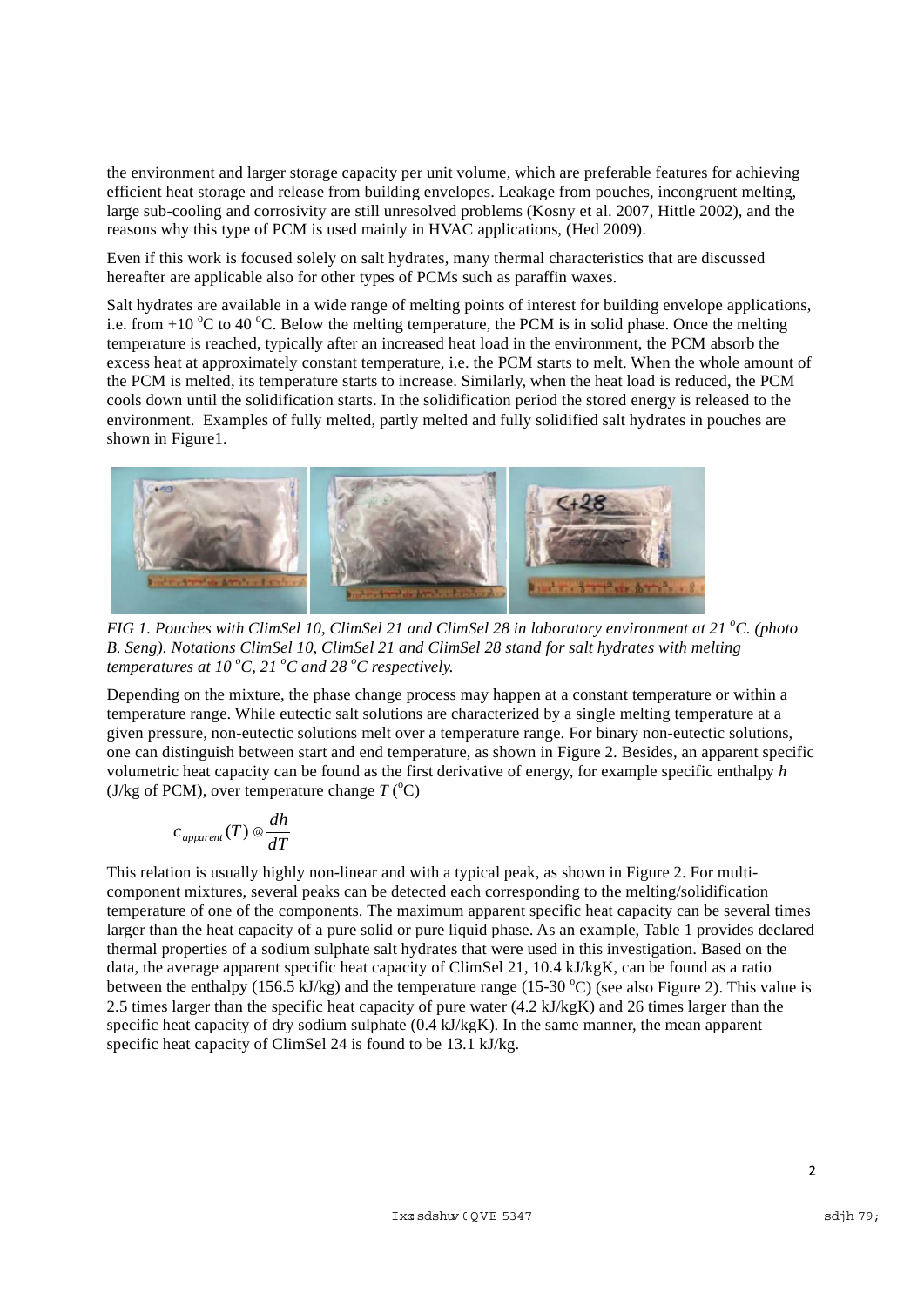

*FIG 2. Left: Binary phase diagram. Middle: enthalpy change. Right: apparent specific heat capacity of PCM. All refer to a non-eutectic solution. Simplified representation.*

Accurate thermal properties of PCM based materials and components are needed in numerical calculation related to energy performance of a building. The apparent specific heat capacity is a convenient thermal property for numerical modelling of PCMs (Sasic Kalagasidis 2013). Much more efforts are needed for the modelling of PCMs that melt at a constant temperature, as their apparent specific heat capacity is undefined. A multi-phase modelling is then an appropriate approach (Sasic Kalagasidis 2013).

| Name | Salt hydrate               | Melting                                  | Latent          | Density<br>$\left[\mathrm{kg/m}^3\right]$ | <b>Thermal</b><br>conductivity<br>$\lceil W/mK \rceil$ | Storage capacity    |                             |
|------|----------------------------|------------------------------------------|-----------------|-------------------------------------------|--------------------------------------------------------|---------------------|-----------------------------|
|      |                            | temperature<br>$\lceil{^{\circ}C}\rceil$ | heat<br>[kJ/kg] |                                           |                                                        | Enthalpy<br>[kJ/kg] | Temperature<br>range $[°C]$ |
|      | ClimSel 21 Sodium sulphate | 21                                       | 112.1           | 1380                                      | $0.5 - 0.7$                                            | 156.5               | 15-30                       |
|      | ClimSel 24 Sodium sulphate | 24                                       | 151.3           | 1380                                      | $0.5 - 0.7$                                            | 195.7               | 15-30                       |

*TABLE 1. Thermal properties of ClimSel 21 from Climator Sweden AB*

# **3. TPS method applied on PCM**

Transient plane heat source (TPS) method is a transient technique for simultaneously determining thermal conductivity and thermal diffusivity of materials. A plane sensor is located between two halves of a specimen and acts as a heater as well as a detector of temperature increase. The sensor is insulated between two layers of kapton (polyamide) or mica (sheet silicate minerals). The thickness of this insulation is about 25 m. By using the measured temperature increase at the surface of the sample and the constant power applied to the heater, it is possible to solve the partial differential equation that describes the heat transfer in the specimen, using curve fitting methods (Adl-Zarrabi, 2006). Results of the analysis are thermal conductivity and thermal diffusivity of the specimen.

The TPS method (ISO 22007-2:2008) is applicable for measurements on solids, liquids, anisotropic materials, powders and amorphous structures. The selection of power and measuring time can be based on literature or experience. The measuring time can be estimated from the ratio of the probe radius to the power of two and thermal diffusivity of the specimen.

Most often measurements on PCMs are performed by Differential scanning calorimetry (DSC), as shown in Figure 3, and the T-history method (Kuznik et al. 2011) but, to the best of our knowledge, TPS has not been applied on phase change materials before. Except for that TPS is a good complement to other techniques for heat and phase transition measurements, the choice of this technique is motivated by the small size of the probe, short measuring time and high precision proved on other materials.

 $\overline{3}$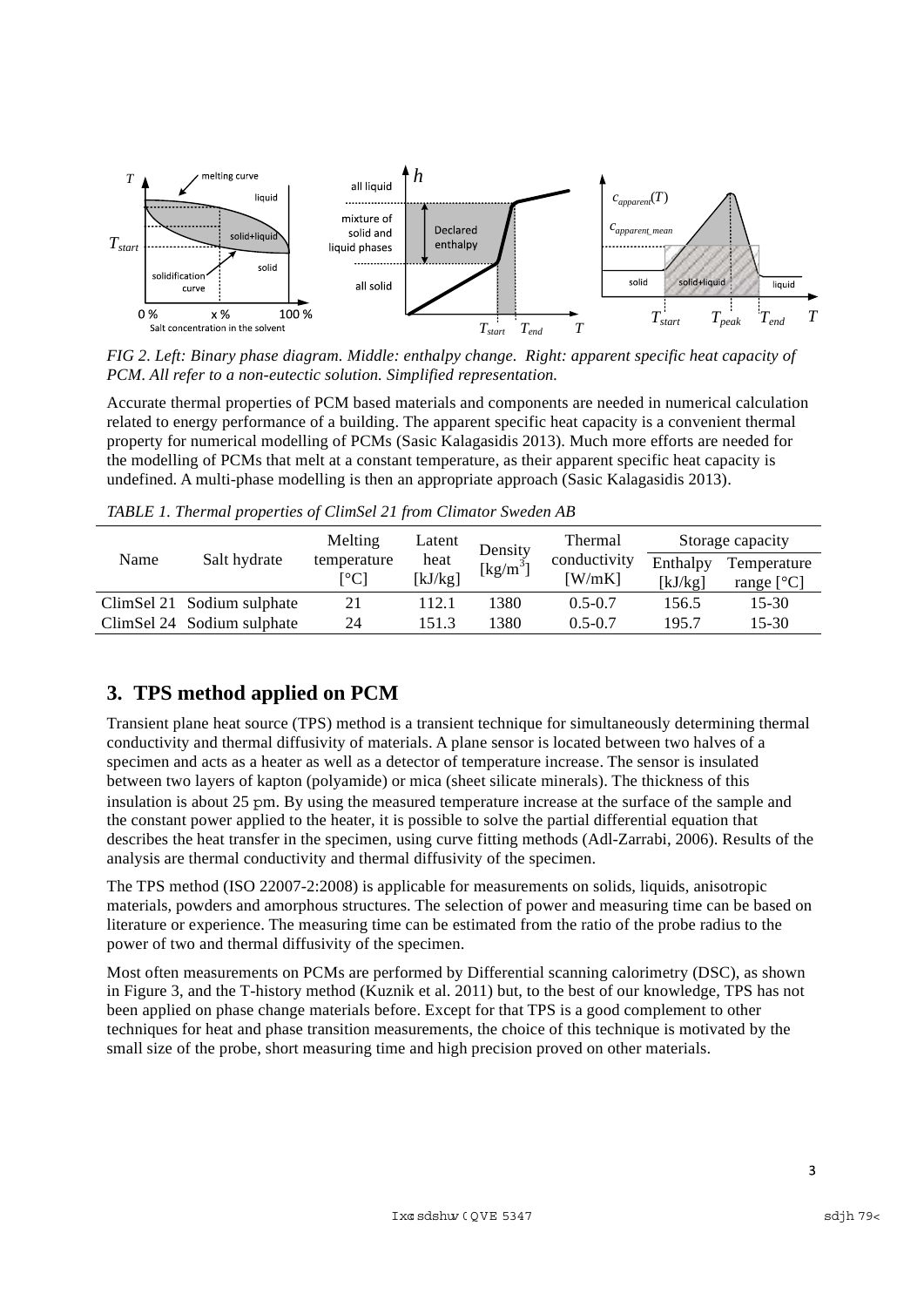

*FIG 3. Curves showing the melting (left) and heat capacity (right) of ClimSel21 (Climator Sweden AB) obtained by Differential Scanning Calorimetry (DSC).* 

#### **3.1 Direct measurements on PCM pouches**

To evaluate the influence of the aluminium layer surrounding the PCM, the first attempt was to perform measurements with the probe placed directly on the pouches, both for the fully solidified and fully melted PCM. As the temperature response was almost identical in both situations, i.e. it was not possible to distinguish between the pouches with melted and solid PCM, it was concluded that the heat from the TPSsensor was more dissipated in the aluminium layer than in the PCM. Similar issues were also described by Johansson et al. (2011) during measurements on vacuum insulation panels. Therefore, direct measurements on the PCM are suggested.

#### **3.2 Direct measurements on PCM**

In the second attempt, the sensor was thus placed in direct contact with a certain amount of PCM in a holder. The PCM was sampled from a newly opened pouch to prevent water loss since a control gravimetric analysis showed that the water loss from 2 gr of solid PCM, which was exposed to the ambient air in a Petri cup, was approximately  $2\frac{96}{4\%}$  / 6 % on a course of 1 h / 2 h / 3h. As any water loss from the PCM could lead to an alteration of the basic characteristics of the sample, the measurements were executed instantly after a sample was taken from the pouch.

A lack of standard holder for the measurements on granules of PCM was solved by using a sample holder made from a cup (120 ml) with a hole on the side through which the probe was inserted, as shown in Figure 4. The procedure was as follows: the cup was filled with the PCM up to the hole for the sensor; the sensor was inserted and an equal amount of PCM was filled over it; finally, the cup was sealed with a plastic paraffin film (Parafilm) to prevent any water loss from the specimen. The same setup was used for the measurements on melted PCM with an addition of a thermocouple, which was inserted in the cup to read the temperature of the specimen.

It was anticipated that the bulk density of the granules in the cup could vary due to irregular shape and size of the granules (see Figure 4), which would affect the results of measurements since the contact between the granules and the sensor would also vary. Therefore, the measurements were performed on differently compressed samples: without compression, i.e. with the bulk density obtained by normal filling of the cup, with small compression (slight patting), and with high compression (stronger patting).

All measurements were performed with a sensor, which is 12.8 mm in diameter and that gives the possibility to apply power of 0.1 W. The diameter of the cup was approximately four times larger than the diameter of the probe. The thickness of the PCM sample below and above the probe was about 1 cm.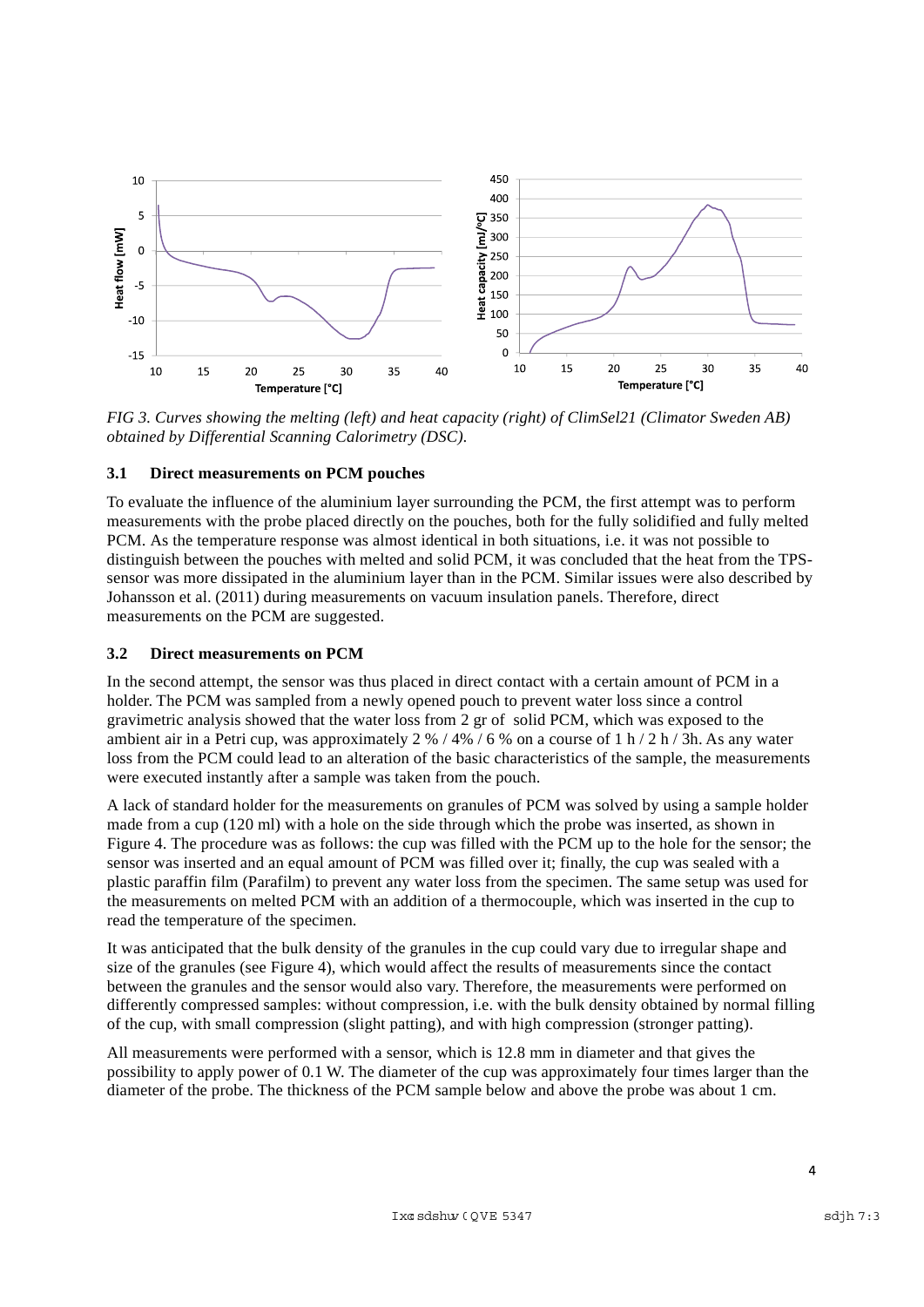

*FIG 4. Left: probe inserted in the cup. Middle: the cup sealed with Parafilm. Right: granules of PCM (photo B. Seng)* 

## **4. Results**

#### **4.1 Temperature response**

Temperature response curves on 100 mW power supplied from the sensor are summarized in Figure 5, for melted (at  $25^{\circ}$ C) and solid (at  $20^{\circ}$ C) ClimSel 21. There is a clear separation between the curves obtained from the melted and solid samples. The curves obtained on the melted samples show a temperature increment of 1.2 $\pm$ 0.1 °C after 20 s. The curves obtained on solid samples show larger temperature increment, from approximately 3.4 to 4.9  $^{\circ}$ C after the same time. The low temperature increment of melted samples can be explained by increased apparent volumetric capacity, which includes the impact of latent heat of melting. Among the solid samples, the lowest temperature increment (3.4 °C) is found on the high compressed samples, which is explained by a higher bulk density and, consequently, by a higher volumetric heat capacity of the bulk. High compressed samples are more likely to be found in the pouches from which air is evacuated, see Figure 1. Therefore, the temperature response of high compressed samples is more representative for the comparison with the results of melted samples. Note also that the response curves for all samples in the same group are closely gathered, which indicates a good repeatability and precision of the measurements.



*FIG 5. Temperature response curves for ClimSel 21obtained by TPS technique.* 

In order to verify the findings on ClimSel 21, the same measurements were done on ClimSel 24. This time, the measurements started from a melted sample (at  $25^{\circ}$ C), after which they were repeated whenever the sample cooled down by one degree. The power supplied from the source was 200 mW. The idea was to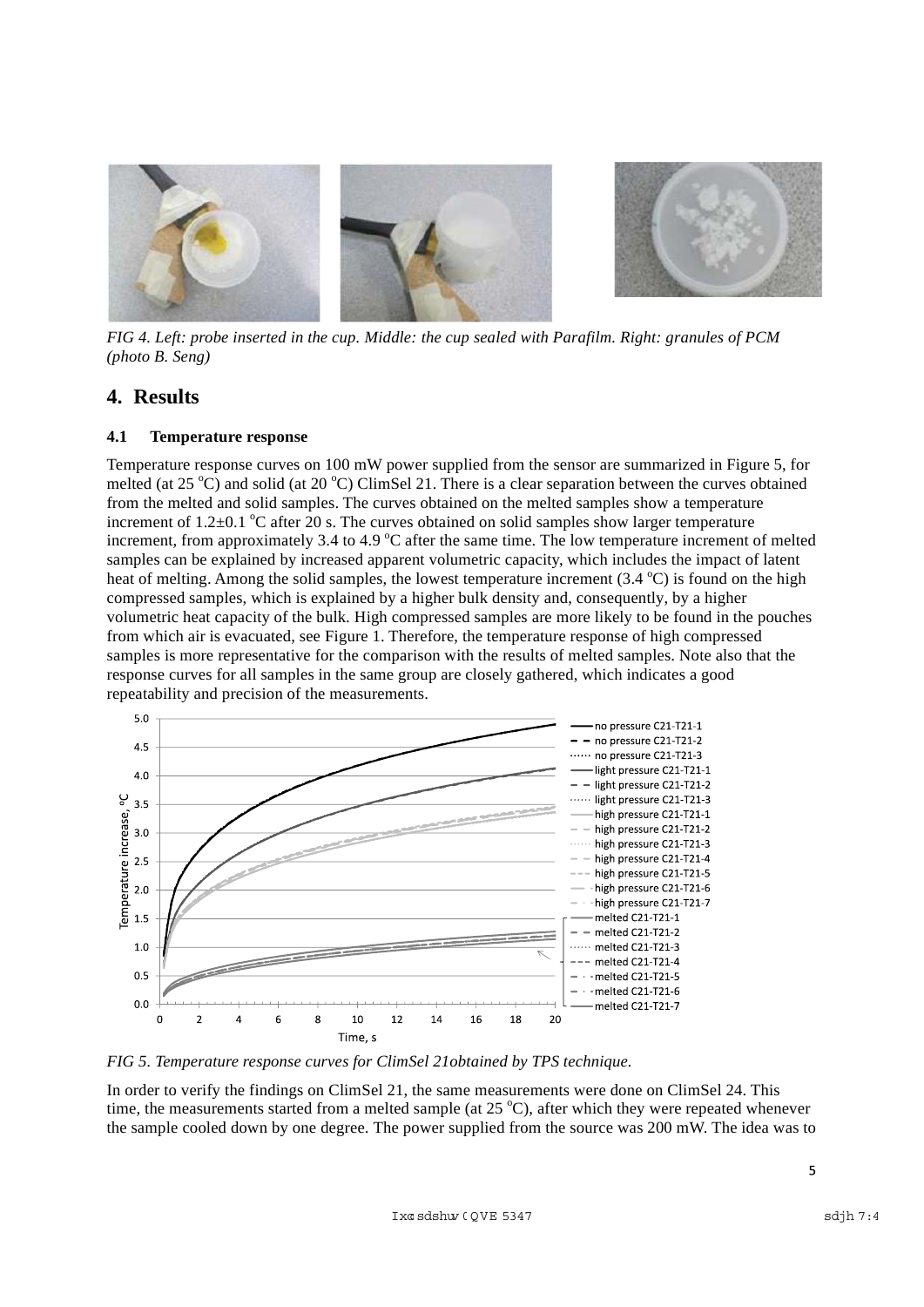test the resolution of the measurements during transient phase change of the sample. The results of this attempt are summarized in Figure 6. As it can be seen, the cooling process is adequately presented with the measurements. The lowest temperature increment was found on the fully melted sample, and the highest response was recorded on the coolest samples. In this first trial of the method results for 23 °C and 24 °C were not recorded. Although the response curves are distinctly separated from each other, the difference between the fully melted and solidified<sup>1</sup> samples is not that large as in the previous example. One possible explanation is that the bulk density of the solidified samples was probably higher, which was achieved through a continuous process of solidification in which the air penetration in the sample was limited.



*FIG 6. Temperature response curves for ClimSel 24 obtained by TPS in the continuous cooling mode.* 

#### **4.2 Thermal properties**

The TPS method was not designed for the evaluation of thermal properties of PCMs. Therefore, the results for thermal conductivity, thermal diffusivity and volumetric heat of ClimSel 21 and ClimSel 24, which were obtained by TPS and summarized in Tables 2 and 3 should be regarded as indicative. These results were determined from the temperature response curves in Figures 5 and 6 by built-in software provided together with the TPS by HotDisc (www.hotdiskinstruments.com).

The thermal conductivity of ClimSel 21 is close to the declared values in Table 1, with the lowest values found on the samples with the lowest bulk density (light compressed) samples and the highest on the melted samples. Likewise, the volumetric heat capacity increases with the bulk density of the samples while the thermal diffusivity decreases.

Similar but not exactly the same trend can be seen in the results for ClimSel 24 in Table 3. The values for thermal conductivity and volumetric heat capacity are much closer to each other and, in general, closer to the values obtained for the melted samples of ClimSel 21. As explained above, the density of these samples was less affected by air intrusion.

 $1$  It was not determined to what extent these samples were solidified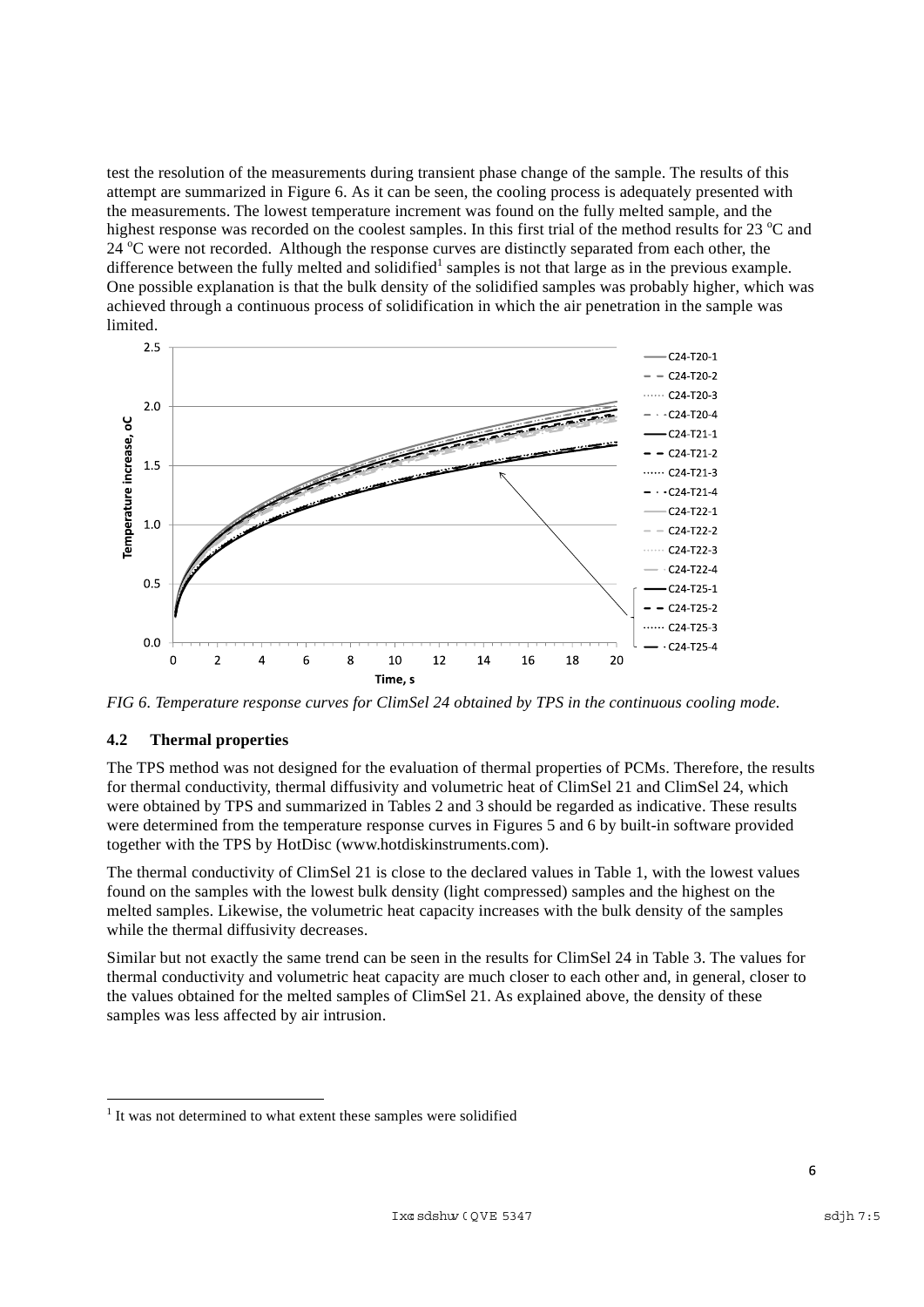|                              | Temperature<br>$\rm ^{o}C$ | <b>Thermal</b>                                           | Thermal                           | Volumetric heat    |
|------------------------------|----------------------------|----------------------------------------------------------|-----------------------------------|--------------------|
| Sample (Number of samples)   |                            | conductivity                                             | diffusivity                       | capacity           |
|                              |                            | W/mK                                                     | $\cdot 10^{-6}$ m <sup>2</sup> /s | $kJ/(m^3 \cdot K)$ |
|                              |                            | Mean / Coefficient of variation (std. deviation/mean, %) |                                   |                    |
| Solid, light compression (3) | 20                         | 0.3370 / 0.26                                            | 1.0030 / 1.50                     | 0.3360 / 0.25      |
| Solid, high compression (7)  | 20                         | 0.4003 / 0.68                                            | 0.4959 / 1.54                     | 0.8077/1.45        |
| Melted $(7)$                 | $23 - 25$                  | 0.7657 / 4.32                                            | 0.3038 / 3.00                     | 2.5295/11.77       |

*TABLE 2. Thermal properties of ClilmSel 21 determined by TPS technique. Bulk density n/a.*

|                            | Temperature<br>$\rm ^{o}C$ | <b>Thermal</b>                                           | Thermal                           | Volumetric heat    |  |
|----------------------------|----------------------------|----------------------------------------------------------|-----------------------------------|--------------------|--|
| Sample (Number of samples) |                            | conductivity                                             | diffusivity                       | capacity           |  |
|                            |                            | W/mK                                                     | $\cdot 10^{-6}$ m <sup>2</sup> /s | $kJ/(m^3 \cdot K)$ |  |
|                            |                            | Mean / Coefficient of variation (std. deviation/mean, %) |                                   |                    |  |
| Solid <sup>1</sup> (4)     | 20                         | 0.9588 / 2.01                                            | 0.3020 / 1.15                     | 3.1768 / 5.64      |  |
| Solid <sup>1</sup> $(4)$   | 21                         | 1.0968 / 1.60                                            | 0.4359 / 1.12                     | 2.5168 / 2.91      |  |
| Solid <sup>1</sup> $(4)$   | 22                         | 1.0812 / 1.76                                            | 0.3648 / 1.27                     | 2.9649 / 5.64      |  |
| Melted $(4)$               | 25                         | 1.3217/0.53                                              | 0.4335 / 0.78                     | 3.0497 / 5.39      |  |

For comparison, Figure 7 shows analytically obtained response curves for a material with the thermal diffusivity in the range of the values from Table 2 and 3. The analytical temperature solution is taken from Johansson et al.(2011); it represents a temperature response of a homogeneous material on heat (100 mW and 200 mW) injected from a circular plane source with radius 0.0064 m. The solution assumes maximum dispersion of heat in the material, a perfect contact between the source and the material and a perfect heat source. The theoretical temperature increment at the surface of the material, at around the circumference of the heat source is in the range 0.8-1.5 °C after 20 s, for thermal diffusivities  $0.3 \cdot 10^{-6}$  m<sup>2</sup>/s -1 $\cdot 10^{-6}$  m<sup>2</sup>/s and for 100 mW power supplied from the source. The temperature increase is linearly proportional to the power supplied from the heat source and it's thus doubled for 200 mW (1.6-3  $^{\circ}$ C). These values can be compared to the ones in Figures 5 and 6, and Tables 2 and 3. The calculated temperature increment is in the range of the measured values by the TPS for the melted samples:  $1.1$ - $1.3$  °C for ClimSel 21 and about 1.7 °C for ClimSel 24. For the solid samples with lot of air (i.e. loosely packing) between the granules, the analytical and measured response differ substantially. Nevertheless, the trend is still the same – the temperature increment is higher when the thermal diffusivity increases, as it is also shown by the measurements.



*FIG 7. Theoretical temperature response curves for a material as a function of thermal diffusivity. The values for thermal diffusivity are based on the measurements, from Table 2 and Table 3.* 

### **5. Discussion**

The results indicate that the TPS can detect the PCM activity with sufficient resolution. However, the results should be taken with caution due to some unresolved issues for the measuring procedure. While the